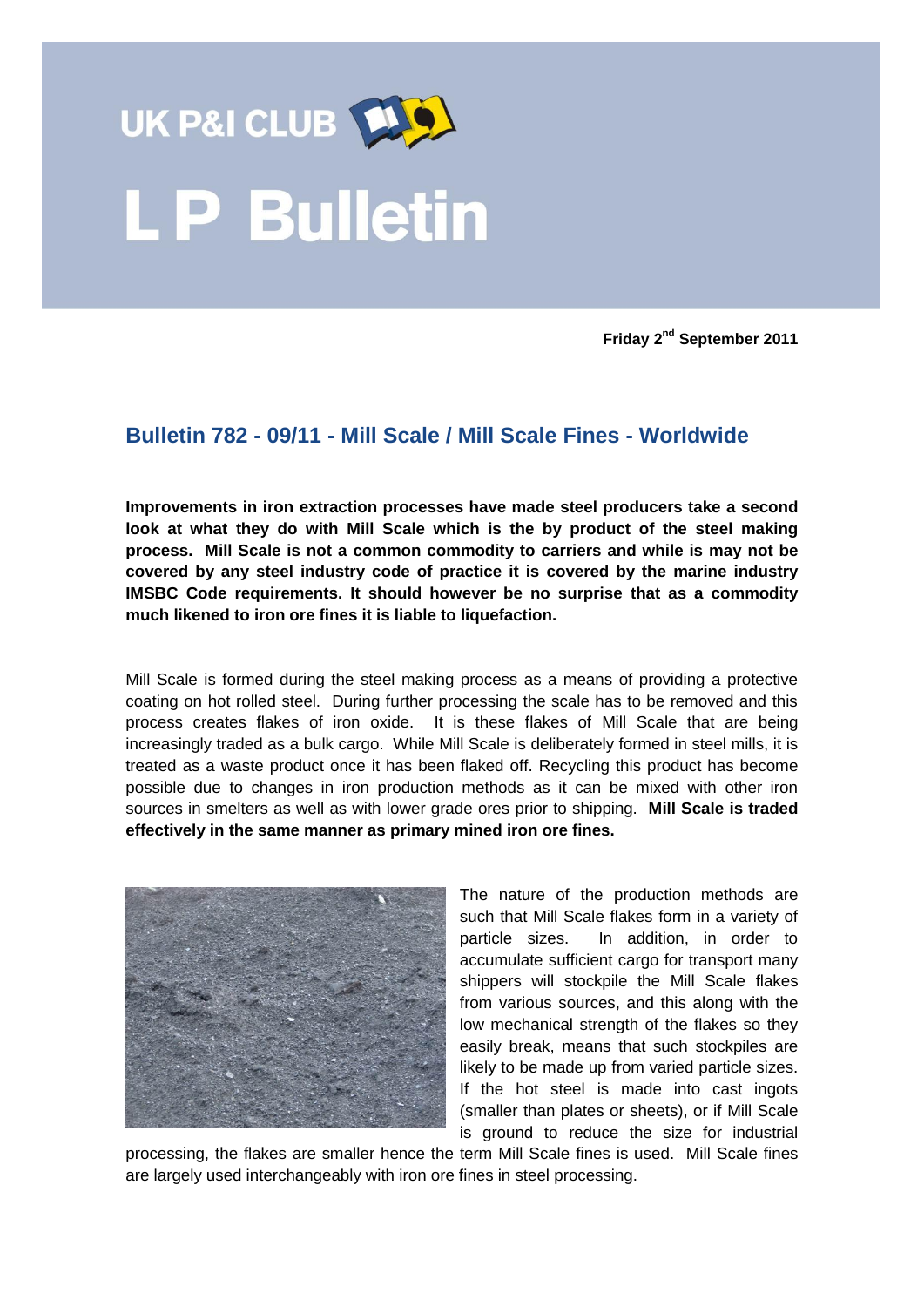However, the cargo is not listed in the IMSBC Code. Section 1.3 of the IMSBC Code specifies that unlisted cargoes, such as Mill Scale, should only be accepted for loading provided it is accompanied by a certificate issued by the national competent authority, stating the commodities suitability for seagoing carriage, of the country of the port of loading.

The physical nature of Mill Scale is similar to primary mined iron fines. IMO Circular DSC.1/Circ.63 of 12 October 2010 states that iron ore fines are a cargo that *may* liquefy (and are therefore a Group A cargo), and the terms of this circular should also be applied to Mill Scale. The Circular goes on to invite Member Governments to submit relevant information regarding the safe handling and carriage of this cargo, at their earliest convenience, to the IMO.

The IMSBC Code also warns about the potential liquefaction hazard of all fine-grained mineral cargoes shipped with inherent moisture content, regardless of whether or not the cargo is specifically identified as a Group A cargo in the Code. Appendix 3, para 2.1 of the Code states;

"*Many fine-particled cargoes if possessing a sufficiently high moisture content are liable to flow. Thus any damp or wet cargo containing a proportion of fine particles should be tested for flow characteristics prior to loading*".

Mill Scale and Mill Scale Fines do have fine particle sizes with a significant inherent moisture content, and fall therefore within the scope of this provision. Therefore, Mill Scale cargoes should be treated as cargoes that may liquefy unless testing shows otherwise. For Group A cargoes, SOLAS and the IMSBC Code require shippers to provide the Master with a certificate of the moisture content and the transportable moisture limit (TML) prior to loading.

## **Dry appearance, wet base**

In addition, Mill Scale often exhibits a "wet base". This occurs when the material drains well and accumulates water at the bottom of the stockpile. Because of this drainage, the upper sections can appear quite "dry". The wet base nature of Mill Scale makes it vital that any moisture sampling prior to loading does not just focus on the surface area of any stockpiles, and that a fully representative sample is taken. The need for representative sampling is also vital for the determination of the TML, particularly due to the variable nature of the material. In order to sample stockpiles mechanical excavators will be necessary as manually digging into the piles is impossible.

## **Permeability & Porosity**

In any granular material, "porosity" is the property that describes the size and shape of the spaces between the particles, often referred to as the void space. "Permeability" describes how those pore spaces are connected and therefore how fluids will flow through them. A mineral cargo might have a low porosity while still having a high permeability. To develop a wet base, the permeability of mill scale will be quite high, and this can be put to good advantage by ensuring effective drainage around the stockpiles. Shippers should note that by draining any water away from the base of the stockpile, it is possible to achieve a significant reduction in the overall moisture content in a reasonable timescale. Reduction of